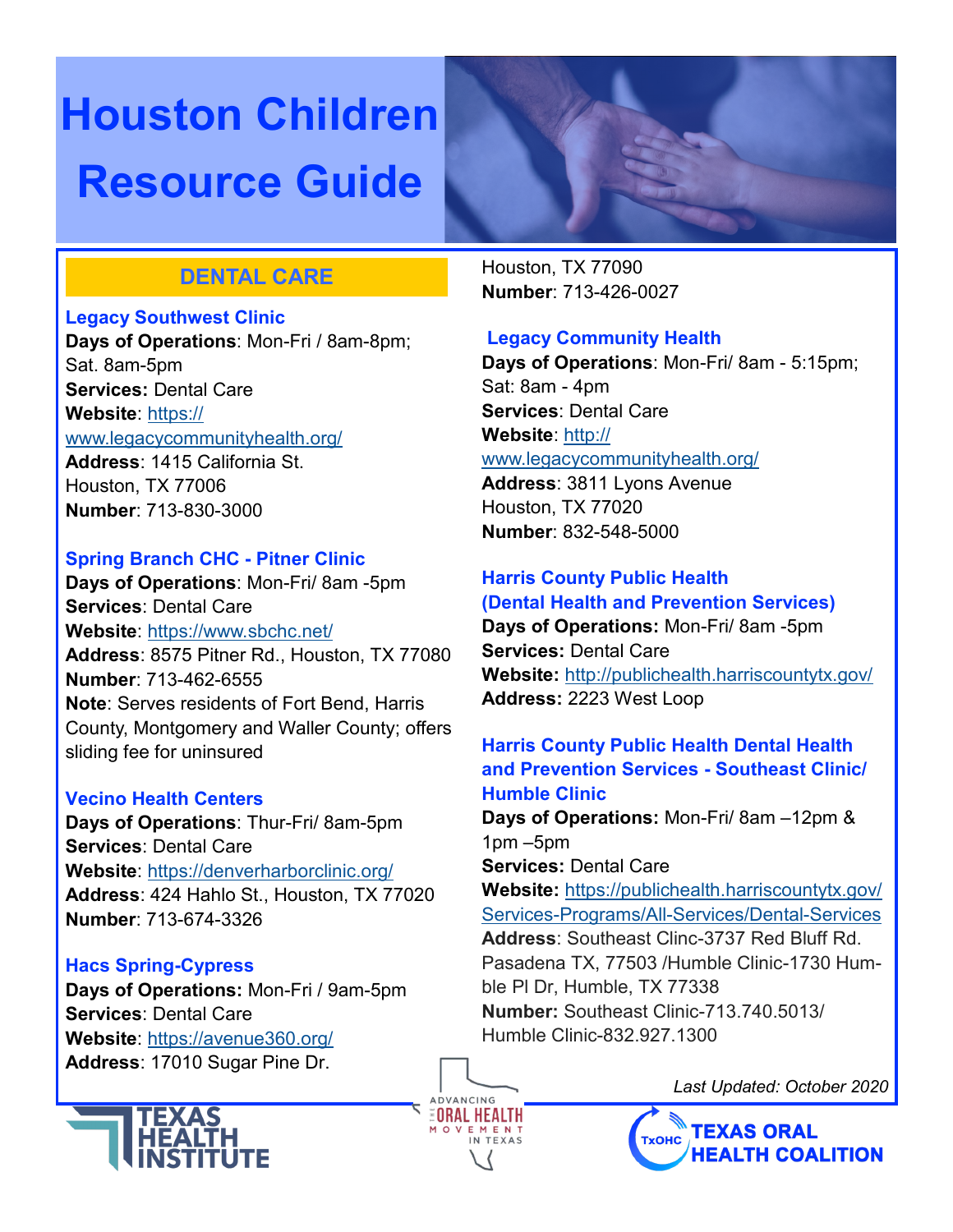# **Houston Children Resource Guide**

## **FOOD PANTRIES**

#### **Blessings in a Backpack Program)**

**Days of Operations:** Mon-Fri/ 7:30am-5pm **Services:** Food Pantry **Website:** [https://](https://www.communityfamilycenters.org/index.php) [www.communityfamilycenters.org/index.php](https://www.communityfamilycenters.org/index.php) **Address:** 7524 Avenue E., Houston, TX 77012 **Number:** 713-923-2316

#### **Northeast Multi-Service Center**

**Days of Operations:** Mon-Fri/ 8am -5pm **Services:** Food Pantry **Website:** [http://www.houstontx.gov/health/MSC/](http://www.houstontx.gov/health/MSC/Northeast_Multi_Service_Center.html) [Northeast\\_Multi\\_Service\\_Center.html](http://www.houstontx.gov/health/MSC/Northeast_Multi_Service_Center.html) **Address:** 9720 Spaulding Street Houston, TX 77016 **Number:** 832-395-0472

#### **Community Family Centers**

**Days of Operations:** Mon-Fri / 7:30am-5pm **Services:** Food Pantry **Website:** [https://](https://www.communityfamilycenters.org/index.php)

[www.communityfamilycenters.org/index.php](https://www.communityfamilycenters.org/index.php) **Address:** 7524 Avenue E., Houston, TX 77012 **Number:** 713-923-2316

## **TRANSPORTATION**

**Faulk Foundation Days of Operations:** Mon- Fri / 8am -5pm **Services:** Transportation **Website:** <https://faulkfoundation.org/> **Address:** 6135 Northdale St. Houston, TX 77087



**Number:** 713-358-6327 **Email:** tff@faulkfoundation.org

#### **Children with Special Health Care Needs Program**

**Services:** Transportation **Website:** [https://hhs.texas.gov/services/](https://hhs.texas.gov/services/disability/children-special-health-care-needs-program) [disability/children](https://hhs.texas.gov/services/disability/children-special-health-care-needs-program)-special-health-care-needs[program](https://hhs.texas.gov/services/disability/children-special-health-care-needs-program) **Number:** 800-252-8023 **Note:** Provides services to individuals under the age of 21

#### **Northwest Assistance Ministries**

**Days of Operations:** Mon- Fri / 8:30am -4pm; Call to make an appointment **Services:** Transportation **Website:** <https://www.namonline.org/> **Address:** 15555 Kuykendahl Rd. Houston, TX 77090 **Number:** 281-583-5600

#### **Salvation Army (Aldine Westfield Corps)**

**Days of Operations:** Mon-Fri / 8:30am -7pm **Services:** Transportation **Website:** [https://rides.harriscountytx.gov/](https://rides.harriscountytx.gov/Pages/default.aspx) [Pages/default.aspx](https://rides.harriscountytx.gov/Pages/default.aspx) **Address:** 2600 Aldine Westfield Rd. Houston, TX 77093 **Number:** 713-692-2283 **Email:** tsa.houston@uss.salvationarmy.org



*Last Updated: October 2020*